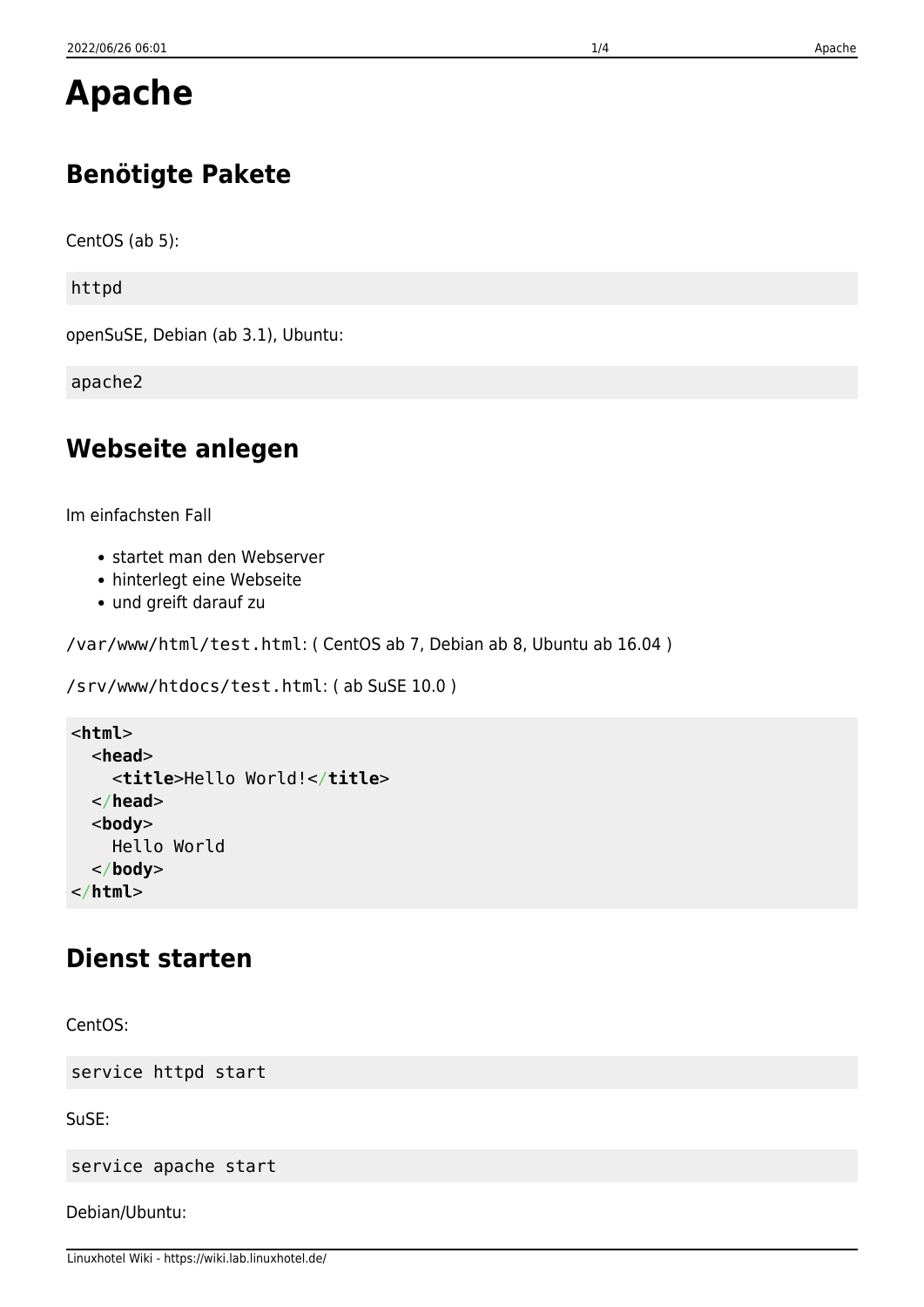service apache2 start

## **Testen**

#### **netcat / nc**

Debian, OpenSuSE:

netcat -Cv localhost 80

CentOS $<sup>1</sup>$ </sup>

nc -Cv localhost 80

```
GET http://localhost/test.html HTTP/1.1
Host: localhost
```
#### **telnet**

```
telnet localhost 80
GET http://localhost/test.html HTTP/1.1
Host: localhost
```
#### **wget**

wget -O - http://localhost/test.html

#### **curl**

curl http://localhost/test.html

#### **ab**

ab -n 1000 -c 100 http://localhost/test.html

#### **openSuSE (ab 11.4)**

ab2 -n 1000 -c 100 http://localhost/test.html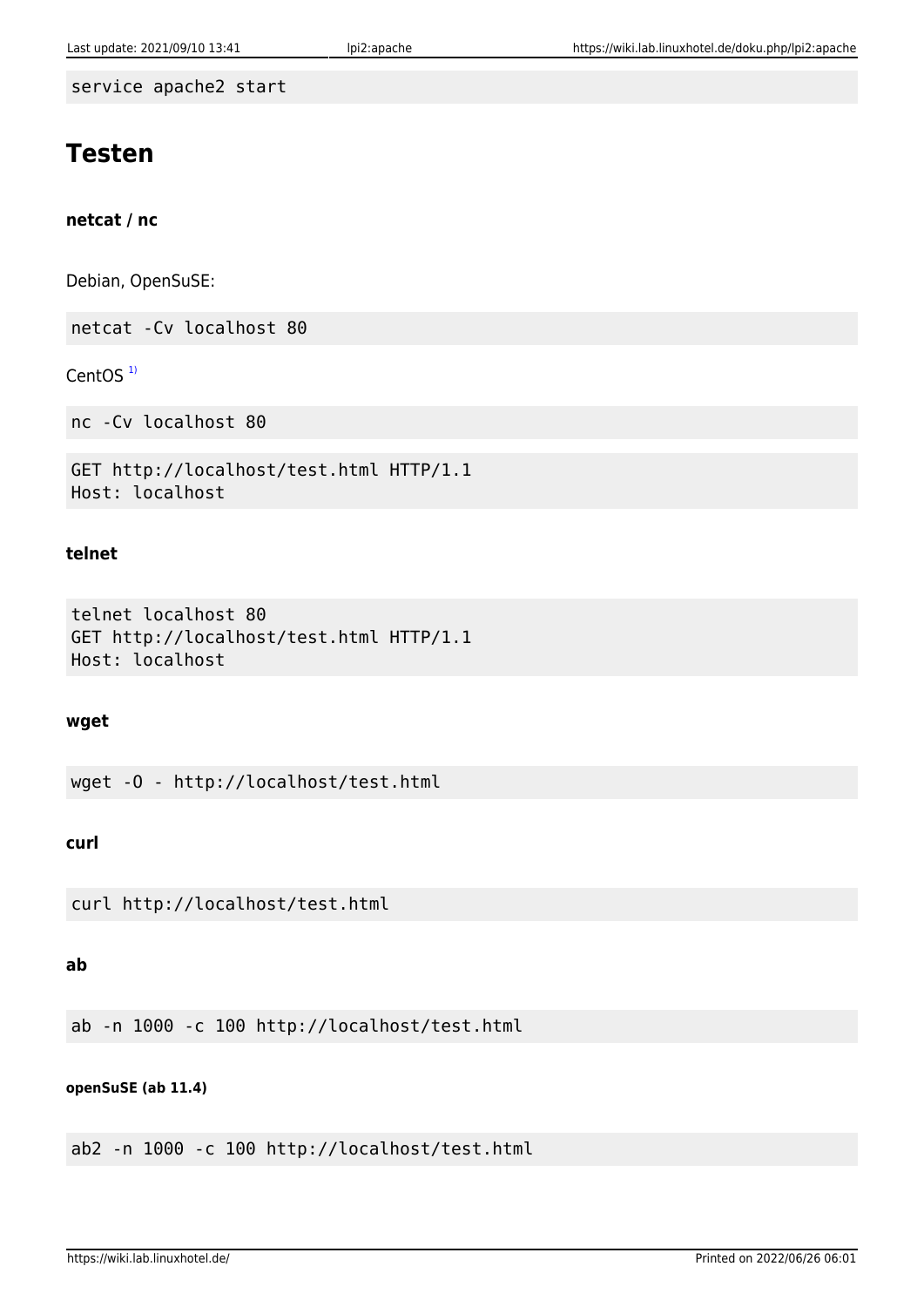**cgi Skript**

## **Konfiguration**

Debian (ab 8.0), Ubuntu (ab 16.04):

a2enmod cgi

## **Skript**

/usr/lib/cgi-bin/test : ( Debian 6.0, Ubuntu 16.04 )

/srv/www/cgi-bin/test : ( openSuSE 12.1 )

/var/www/cgi-bin/test : ( Centos ab 6 )

```
#!/bin/bash
echo -e 'Content-type: text/html\r\n'
echo
echo "<html>"
echo "<head><title>cgi Beispiel</title></head>"
echo "<br/>body>"
ps ax | sed 's/$/<br>/'
echo "</body>"
echo "</html>"
```
Debian, Ubuntu:

chmod +x /usr/lib/cgi-bin/test

SuSE:

chmod +x /srv/www/cgi-bin/test

CentOS:

chmod +x /var/www/cgi-bin/test

[http://localhost/cgi-bin/test](#page--1-0) im Browser aufrufen

[2\)](#page--1-0)